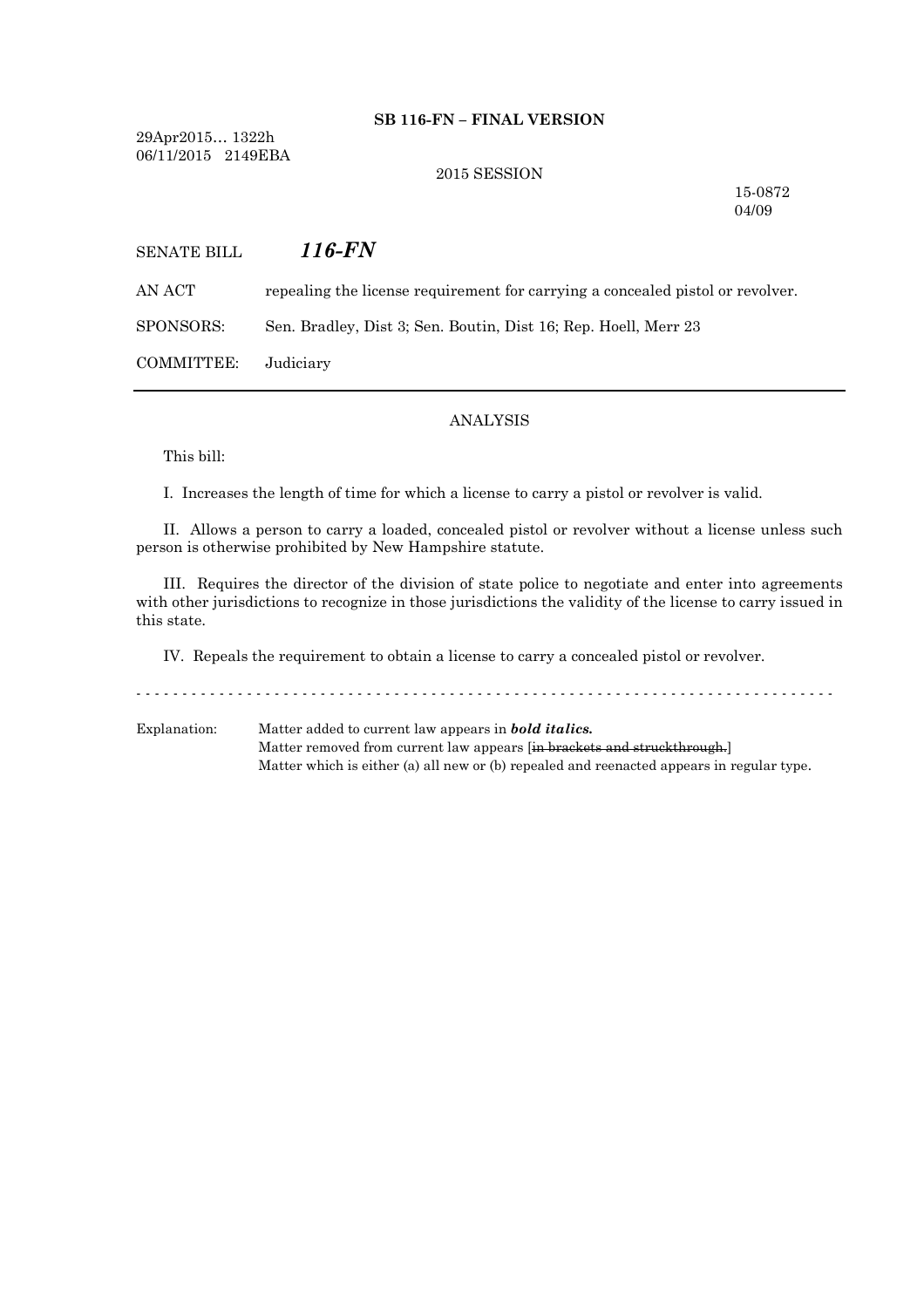#### **SB 116-FN - FINAL VERSION**

29Apr2015… 1322h 06/11/2015 2149EBA

> 15-0872 04/09

### STATE OF NEW HAMPSHIRE

*In the Year of Our Lord Two Thousand Fifteen*

AN ACT repealing the license requirement for carrying a concealed pistol or revolver.

*Be it Enacted by the Senate and House of Representatives in General Court convened:*

1 Pistols and Revolvers; License to Carry. Amend RSA 159:6 to read as follows:

159:6 License to Carry.

 I.(a) The selectmen of a town, the mayor or chief of police of a city or a full-time police officer designated by them respectively, the county sheriff for a resident of an unincorporated place, or the county sheriff if designated by the selectmen of a town that has no police chief, upon application of any resident of such town, city, or unincorporated place, or the director of state police, or some person designated by such director, upon application of a nonresident, shall issue a license to such applicant authorizing the applicant to carry a loaded pistol or revolver in this state for not less than [4] *5* years from the date of issue, if it appears that the applicant has good reason to fear injury to 10 the applicant's person or property or has any proper purpose, [and that the applicant is a suitable person to be licensed] *unless the applicant is prohibited by New Hampshire or federal statute from possessing a firearm*. Hunting, target shooting, or self-defense shall be considered a proper purpose. The license shall be valid for all allowable purposes regardless of the purpose for which it was originally issued.

 (b) The license shall be in duplicate and shall bear the name, address, description, and signature of the licensee. The original shall be delivered to the licensee and the duplicate shall be preserved by the people issuing the same for [4] *5* years. When required, license renewal shall take place within the month of the [fourth] *fifth* anniversary of the license holder's date of birth following the date of issuance. The license shall be issued within 14 days after application, and, if such application is denied, the reason for such denial shall be stated in writing, the original of which such writing shall be delivered to the applicant, and a copy kept in the office of the person to whom the application was made. The fee for licenses issued to residents of the state shall be \$10, which fee shall be for the use of the town or city granting said licenses; the fee for licenses granted to out-of- state residents shall be \$100, which fee shall be for the use of the state. The director of state police is hereby authorized and directed to prepare forms for the licenses required under this chapter and forms for the application for such licenses and to supply the same to officials of the cities and towns authorized to issue the licenses. *The form shall require no more information than was required on the state of New Hampshire application for pistol/revolver license, form DSSP 85, as revised in December 2009.* No other forms shall be used by officials of cities and towns. The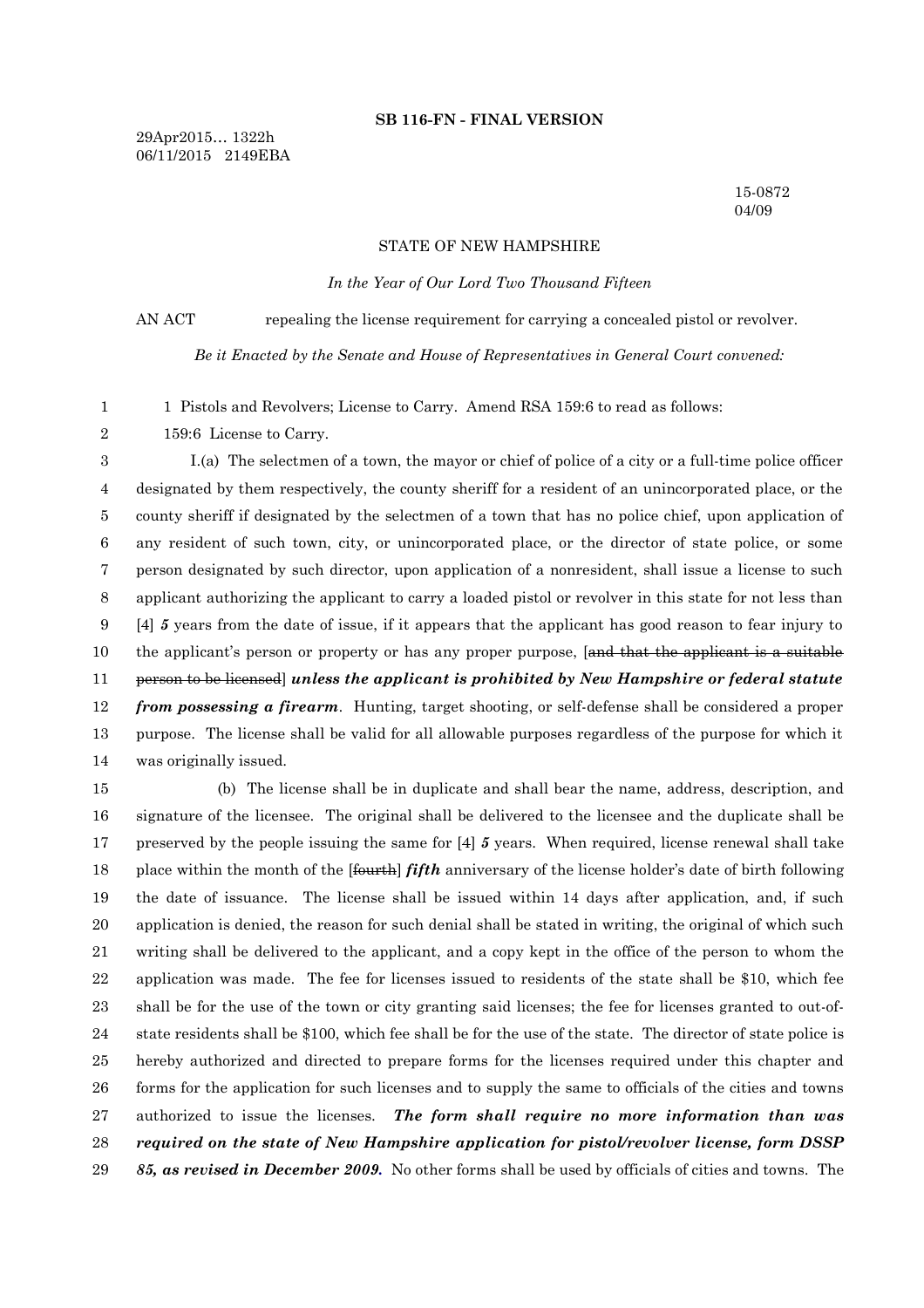## **SB 116-FN - FINAL VERSION - Page 2** -

- cost of the forms shall be paid out of the fees received from nonresident licenses.
- II. No photograph or fingerprint shall be required or used as a basis to grant, deny, or renew a license to carry for a resident or nonresident, unless requested by the applicant.
- *III*. *The availability of a license to carry a loaded pistol or revolver under this section or under any other provision of law shall not be construed to impose a prohibition on the unlicensed transport or carry of a firearm in a vehicle, or on or about one's person, whether openly or concealed, loaded or unloaded, by a resident, nonresident, or alien if that individual is not otherwise prohibited by statute from possessing a firearm in the state of New Hampshire.* 2 Pistols and Revolvers; Reciprocity. RSA 159:6-d is repealed and reenacted to read as follows: 159:6-d Reciprocity. The director of the division of state police shall negotiate and enter into reciprocal agreements with other jurisdictions to recognize in those jurisdictions the validity of the license issued under RSA 159:6. The director shall apply to every jurisdiction with which

 New Hampshire does not have a reciprocity agreement, at least once every 5 years to obtain recognition in those jurisdictions of the license issued under RSA 159:6. Any such agreement executed shall not expire unless an expiration date is required under the statutes of the reciprocal jurisdiction.

 3 Repeal. RSA 159:4, relative to requiring a license to carry a concealed pistol or revolver, is repealed.

# 4 Effective Date. This act shall take effect upon its passage.

VETOED July 6, 2015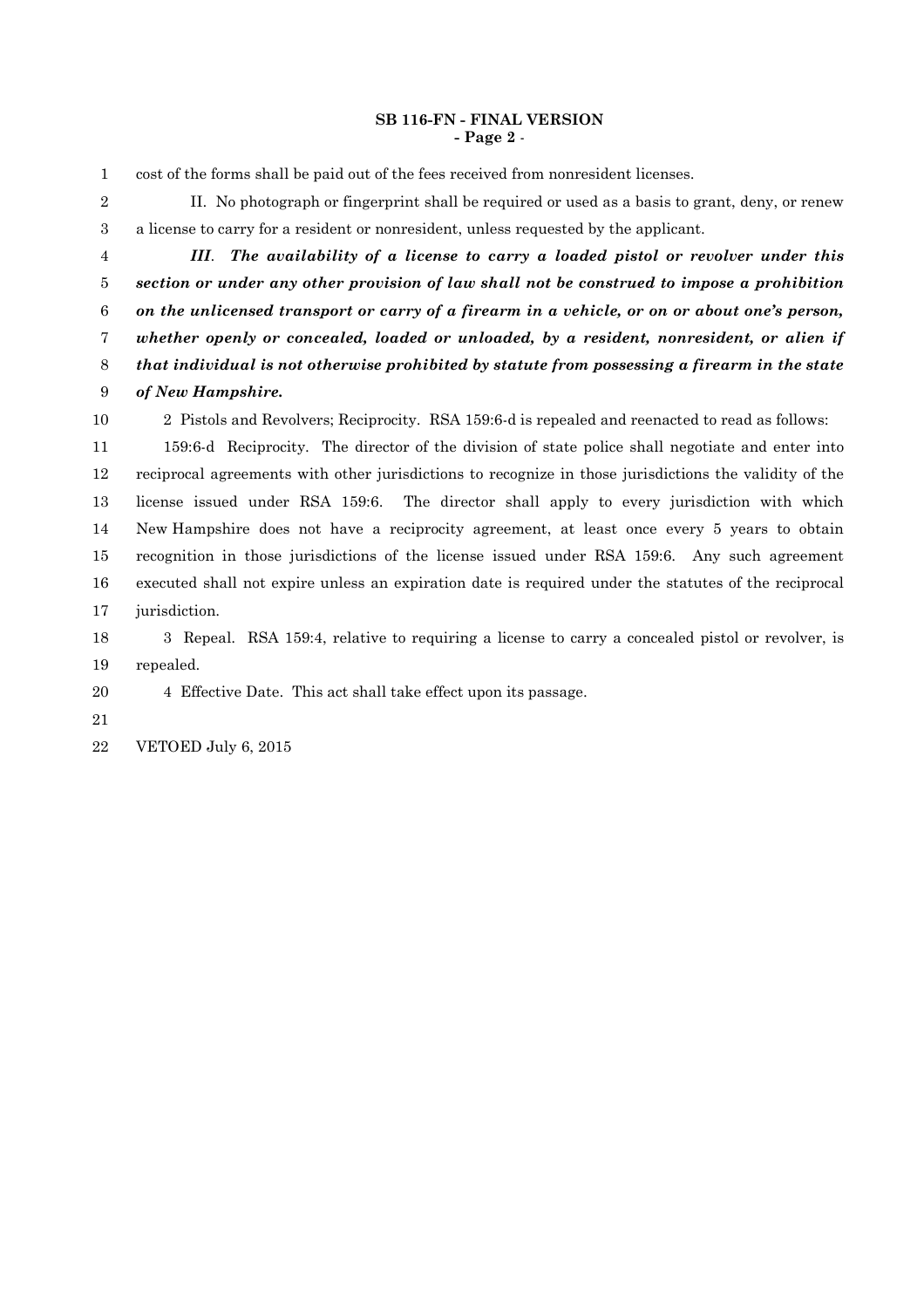LBAO 15-0872 Amended 04/30/15

## **SB 116-FN - FISCAL NOTE**

AN ACT repealing the license requirement for carrying a concealed pistol or revolver.

#### **FISCAL IMPACT:**

The Department of Safety, the Judicial Branch, the New Hampshire Municipal Association, the Judicial Council, and the Department of Corrections state this bill, **as amended by the House (Amendment #2015-1322h)**, will decrease state general fund revenue, local revenue, and state expenditures by an indeterminable amount in FY 2016 and each fiscal year thereafter. There will be no impact on county revenue, or county and local expenditures.

## **METHODOLOGY:**

The Department of Safety (Department), the Judicial Branch, the New Hampshire Municipal Association (Association), and the Judicial Council state this bill increases the length of time for which a license to carry a concealed pistol or revolver is valid, and repeals the requirement to obtain a license to carry a concealed pistol or revolver.

Assuming an effective date of July 1, 2015, the Department and Association state the repeal of the requirement to obtain a license to carry a concealed pistol or revolver would limit the need for a permit to those individuals who desire to utilize the permit to participate in reciprocity agreements with other states. Simultaneously, the extension of the life of the permit from a four to a five year period would also negatively impact the demand for both resident and nonresident permits.

The Department states it currently issues approximately 9,800 non-resident permits per year at \$100 per permit. The Department estimates the proposed legislation would reduce the number of non-resident permits issued annually by as many as 9,000 per year thereby reducing state general fund revenue by as much as \$900,000 in FY 2016 and each fiscal year thereafter.

The Department and Association note resident permits are issued locally for a fee of \$10 each, however, they are unable to quantify the number of resident permits issued annually and therefore unable to estimate the decrease in local revenues in FY 2016 and each fiscal year thereafter as a result of the passage of the proposed legislation.